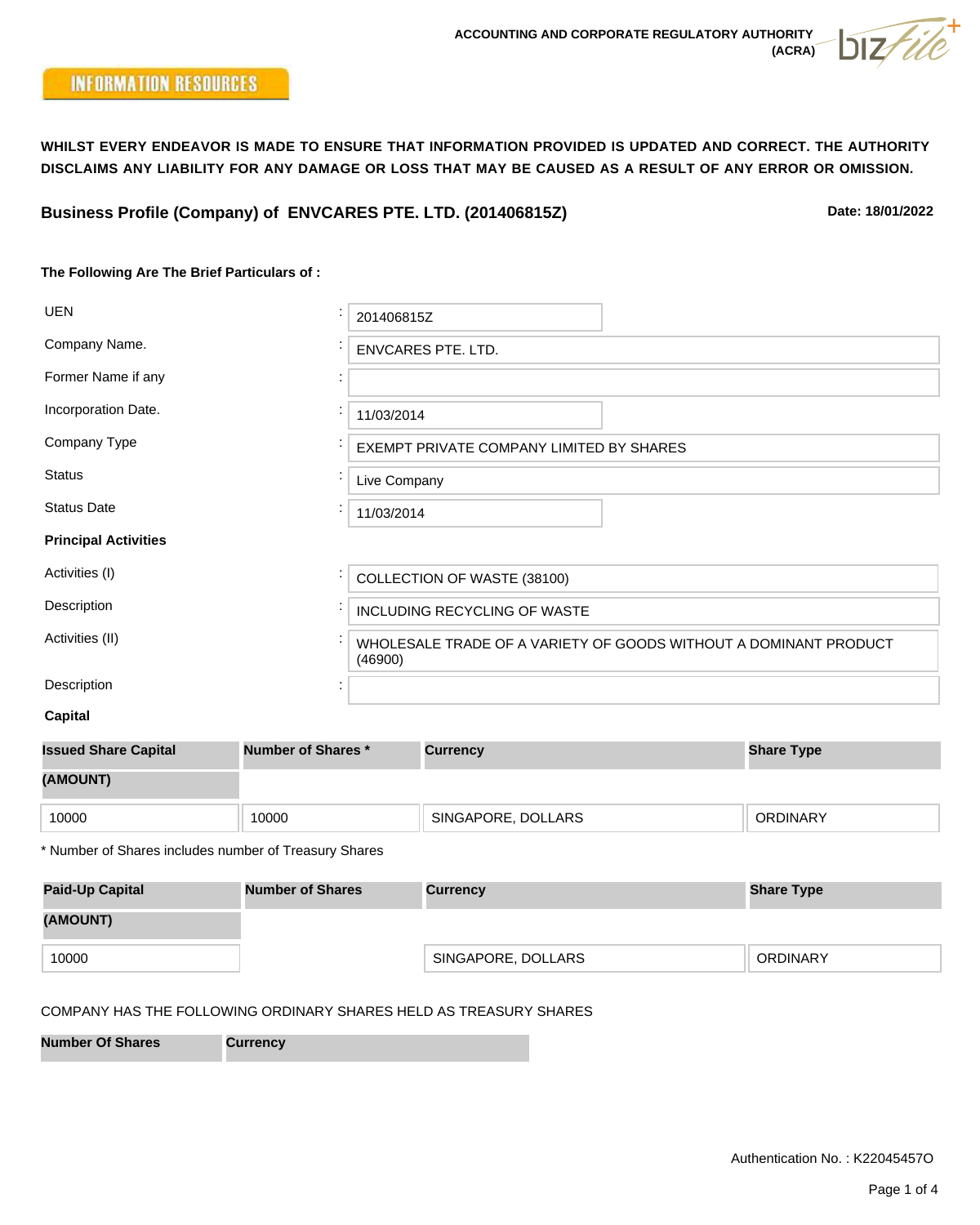# **Business Profile (Company) of ENVCARES PTE. LTD. (201406815Z)**

**Date: 18/01/2022**

| <b>Registered Office Address</b>                                          |                           | 81 LIM CHU KANG LANE 1 |                 |                                |                       |                             |            |                            |
|---------------------------------------------------------------------------|---------------------------|------------------------|-----------------|--------------------------------|-----------------------|-----------------------------|------------|----------------------------|
| Date of Address                                                           | <b>SINGAPORE (718912)</b> |                        |                 |                                |                       |                             |            |                            |
|                                                                           | 11/03/2014                |                        |                 |                                |                       |                             |            |                            |
| Date of Last AGM                                                          |                           |                        | 22/07/2021      |                                |                       |                             |            |                            |
| Date of Last AR                                                           |                           | 22/07/2021             |                 |                                |                       |                             |            |                            |
| FYE As At Date of Last AR                                                 |                           | 28/02/2021             |                 |                                |                       |                             |            |                            |
| <b>Audit Firms</b>                                                        |                           |                        |                 |                                |                       |                             |            |                            |
| <b>NAME</b>                                                               |                           |                        |                 |                                |                       |                             |            |                            |
| <b>Charges</b>                                                            |                           |                        |                 |                                |                       |                             |            |                            |
| <b>Charge No.</b>                                                         | <b>Date Registered</b>    |                        | <b>Currency</b> |                                | <b>Amount Secured</b> |                             | Chargee(s) |                            |
| <b>Officers/Authorised Representative(s)</b>                              |                           |                        |                 |                                |                       |                             |            |                            |
| <b>Name</b>                                                               |                           | ID                     |                 | <b>Nationality/Citizenship</b> |                       | Source of<br><b>Address</b> |            | <b>Date of Appointment</b> |
| <b>Address</b>                                                            |                           |                        |                 | <b>Position Held</b>           |                       |                             |            |                            |
| TEO BEE YEN                                                               |                           | S7002995B              |                 | SINGAPORE CITIZEN              |                       | <b>OSCARS</b>               |            | 11/03/2014                 |
| 76 CASHEW ROAD<br><b>SINGAPORE (679677)</b>                               |                           |                        |                 | Director                       |                       |                             |            |                            |
| NG KHENG YONG (HUANG JIANRONG)                                            |                           | S7626134B              |                 | SINGAPORE CITIZEN              |                       | <b>OSCARS</b>               |            | 04/05/2017                 |
| 752 JURONG WEST STREET 74<br>#10-22<br><b>SINGAPORE (640752)</b>          |                           |                        |                 | Director                       |                       |                             |            |                            |
| TEE LIAN CHOY                                                             |                           | S7788436Z              |                 | <b>MALAYSIAN</b>               |                       | <b>ACRA</b>                 |            | 02/12/2019                 |
| <b>105 CECIL STREET</b><br>#15-01/02<br>THE OCTAGON<br>SINGAPORE (069534) |                           |                        |                 | Secretary                      |                       |                             |            |                            |
| <b>LIM WAI HENG</b>                                                       |                           | S1474534C              |                 | <b>SINGAPORE CITIZEN</b>       |                       | <b>ACRA</b>                 |            | 01/07/2020                 |
| <b>105 CECIL STREET</b><br>#15-01/02<br>THE OCTAGON<br>SINGAPORE (069534) |                           |                        |                 | Secretary                      |                       |                             |            |                            |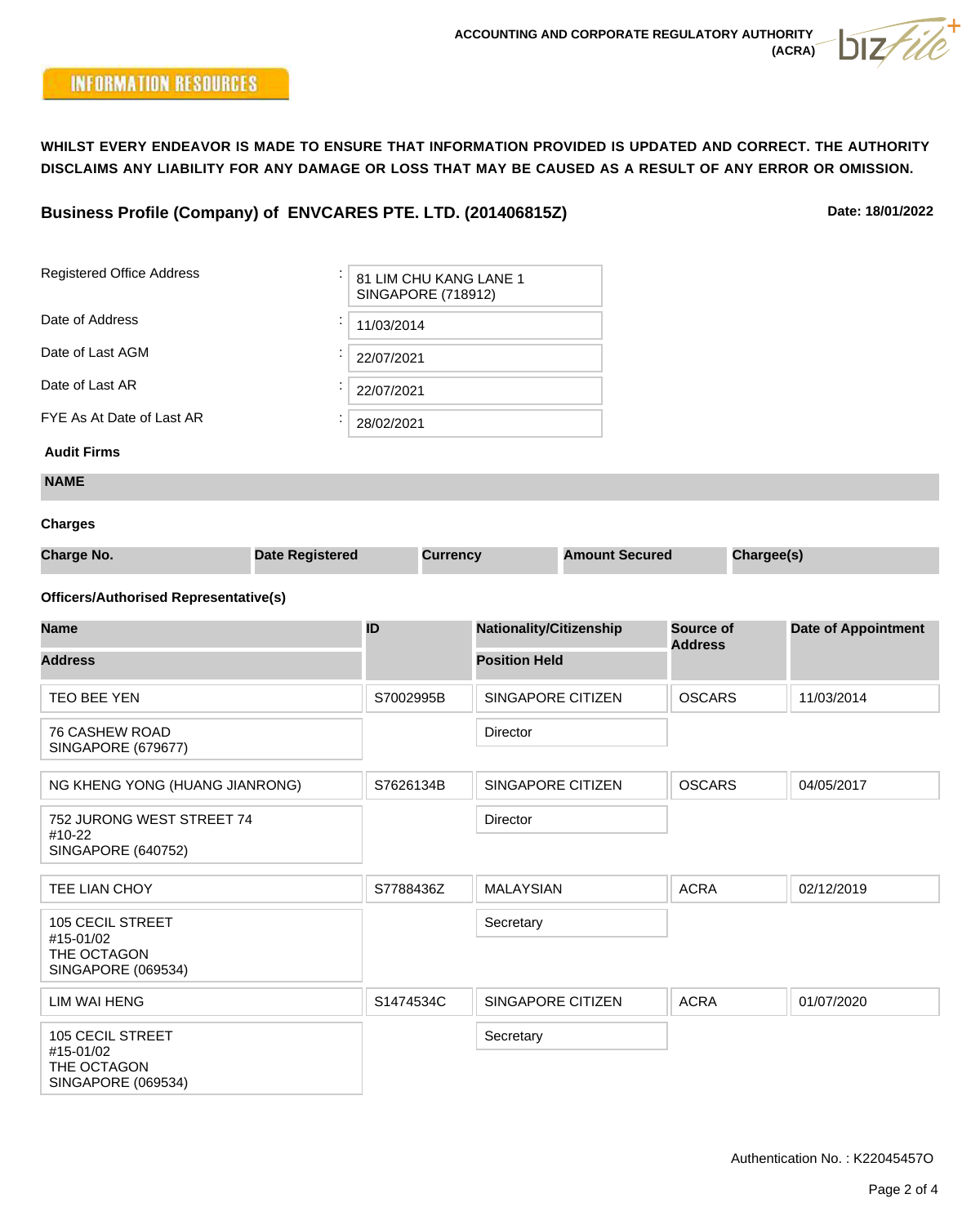**Business Profile (Company) of ENVCARES PTE. LTD. (201406815Z)**

**Date: 18/01/2022**

#### **Shareholder(s)**

| <b>Name</b><br><b>Address</b> |                                                                  | ID                 | <b>Nationality/Citizenship</b><br><b>Place of incorporation/</b> | Source of<br><b>Address</b> | <b>Address Changed</b> |
|-------------------------------|------------------------------------------------------------------|--------------------|------------------------------------------------------------------|-----------------------------|------------------------|
|                               |                                                                  |                    | <b>Origin/Registration</b>                                       |                             |                        |
| 1                             | TEO BEE YEN                                                      | S7002995B          | SINGAPORE CITIZEN                                                | <b>OSCARS</b>               | 04/11/2020             |
|                               | <b>76 CASHEW ROAD</b><br>SINGAPORE (679677)                      |                    |                                                                  |                             |                        |
|                               | Ordinary(Number)                                                 | Currency           |                                                                  |                             |                        |
|                               | 5000                                                             | SINGAPORE, DOLLARS |                                                                  |                             |                        |
| 2                             | NG KHENG YONG (HUANG<br><b>JIANRONG)</b>                         | S7626134B          | <b>SINGAPORE CITIZEN</b>                                         | <b>OSCARS</b>               | 15/05/2019             |
|                               | 752 JURONG WEST STREET 74<br>#10-22<br><b>SINGAPORE (640752)</b> |                    |                                                                  |                             |                        |
|                               | Ordinary(Number)                                                 | Currency           |                                                                  |                             |                        |
|                               | 5000                                                             | SINGAPORE, DOLLARS |                                                                  |                             |                        |

### **Abbreviation**

- UL Local Entity not registered with ACRA
- UF Foreign Entity not registered with ACRA
- AR Annual Return
- AGM Annual General Meeting
- FS Financial Statements
- FYE Financial Year End

OSCARS - One Stop Change of Address Reporting Service by Immigration & Checkpoint Authority.

## **Note :**

- The information contained in this product is collated from lodgements filed with ACRA, and/or information collected by other government sources.

- The list of officers for this entity is available for online authentication within 30 days from the date of purchase of this Business Profile. Please scan the QR code available on the last page of this profile to access the authentication page. For more information, please visit www.acra.gov.sg.